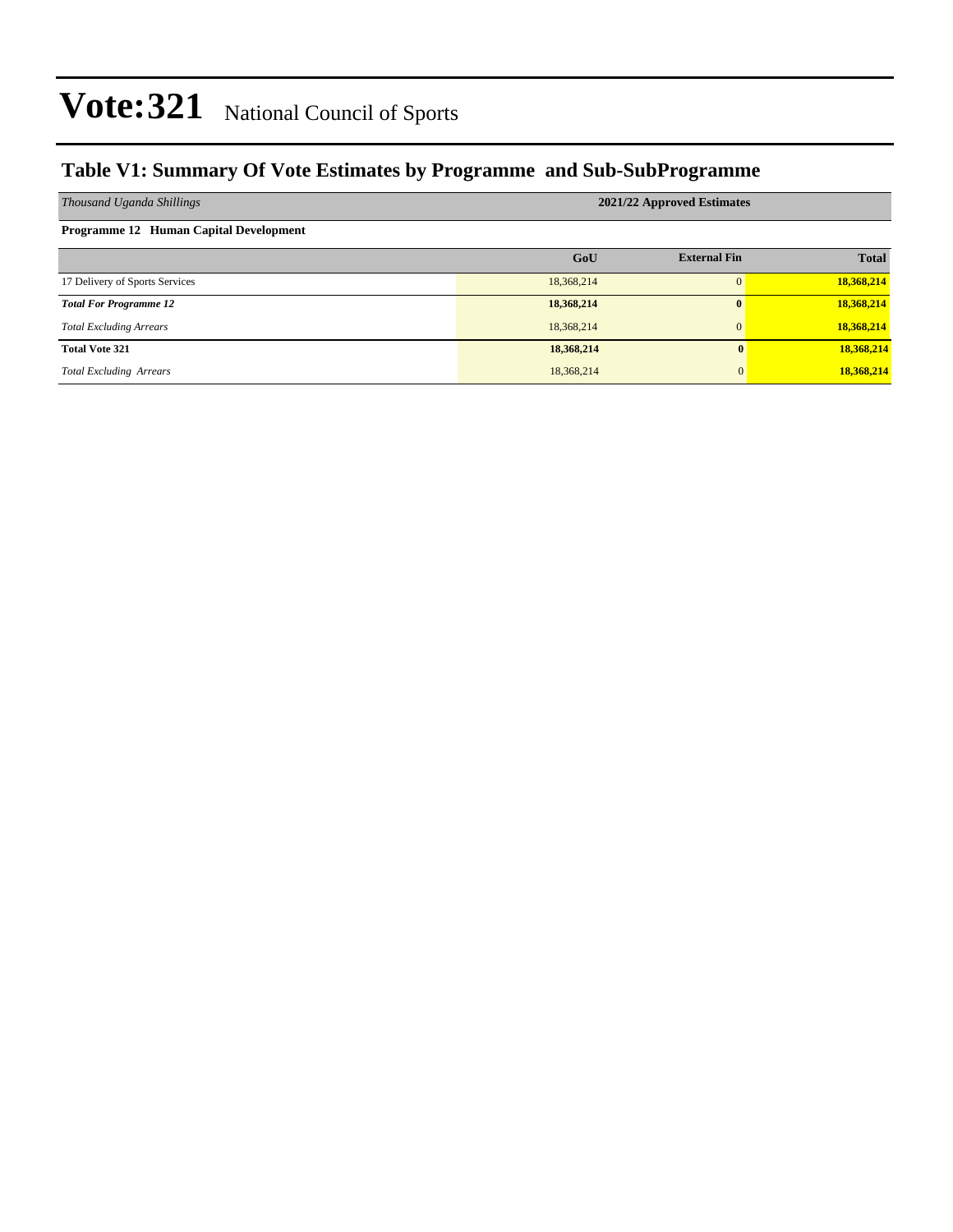#### **Table V2: Summary Of Vote Estimates by Sub-SubProgramme,Department and Project**

| Thousand Uganda Shillings                                               |                  | 2020/21 Approved Budget |              |              | 2021/22 Approved Estimates |                     |              |  |
|-------------------------------------------------------------------------|------------------|-------------------------|--------------|--------------|----------------------------|---------------------|--------------|--|
| <b>Sub-SubProgramme 17 Delivery of Sports Services</b>                  |                  |                         |              |              |                            |                     |              |  |
| <b>Recurrent Budget Estimates</b>                                       | <b>Wage</b>      | Non-Wage                | <b>AIA</b>   | <b>Total</b> | <b>Wage</b>                | Non-Wage            | <b>Total</b> |  |
| 01 Headquarters                                                         | $\Omega$         | $\Omega$                | $\mathbf{0}$ | $\bf{0}$     | 1.608.542                  | 16,759,672          | 18,368,214   |  |
| <b>Total Recurrent Budget Estimates for Sub-</b><br><b>SubProgramme</b> | $\bf{0}$         | $\bf{0}$                | $\bf{0}$     | $\bf{0}$     | 1,608,542                  | 16,759,672          | 18,368,214   |  |
|                                                                         | G <sub>0</sub> U | <b>External Fin</b>     | <b>AIA</b>   | <b>Total</b> | GoU                        | <b>External Fin</b> | <b>Total</b> |  |
| <b>Total For Sub-SubProgramme 17</b>                                    | $\mathbf{0}$     | $\mathbf{0}$            | $\mathbf{0}$ | $\bf{0}$     | 18,368,214                 | $\bf{0}$            | 18,368,214   |  |
| <b>Total Excluding Arrears</b>                                          | $\mathbf{0}$     | $\mathbf{0}$            | $\mathbf{0}$ | $\bf{0}$     | 18,368,214                 | $\overline{0}$      | 18,368,214   |  |
| <b>Total Vote 321</b>                                                   | $\mathbf{0}$     | $\bf{0}$                | $\mathbf{0}$ | $\bf{0}$     | 18,368,214                 | $\bf{0}$            | 18,368,214   |  |
| <b>Total Excluding Arrears</b>                                          | $\theta$         | $\theta$                | $\mathbf{0}$ | $\bf{0}$     | 18,368,214                 | $\mathbf{0}$        | 18,368,214   |  |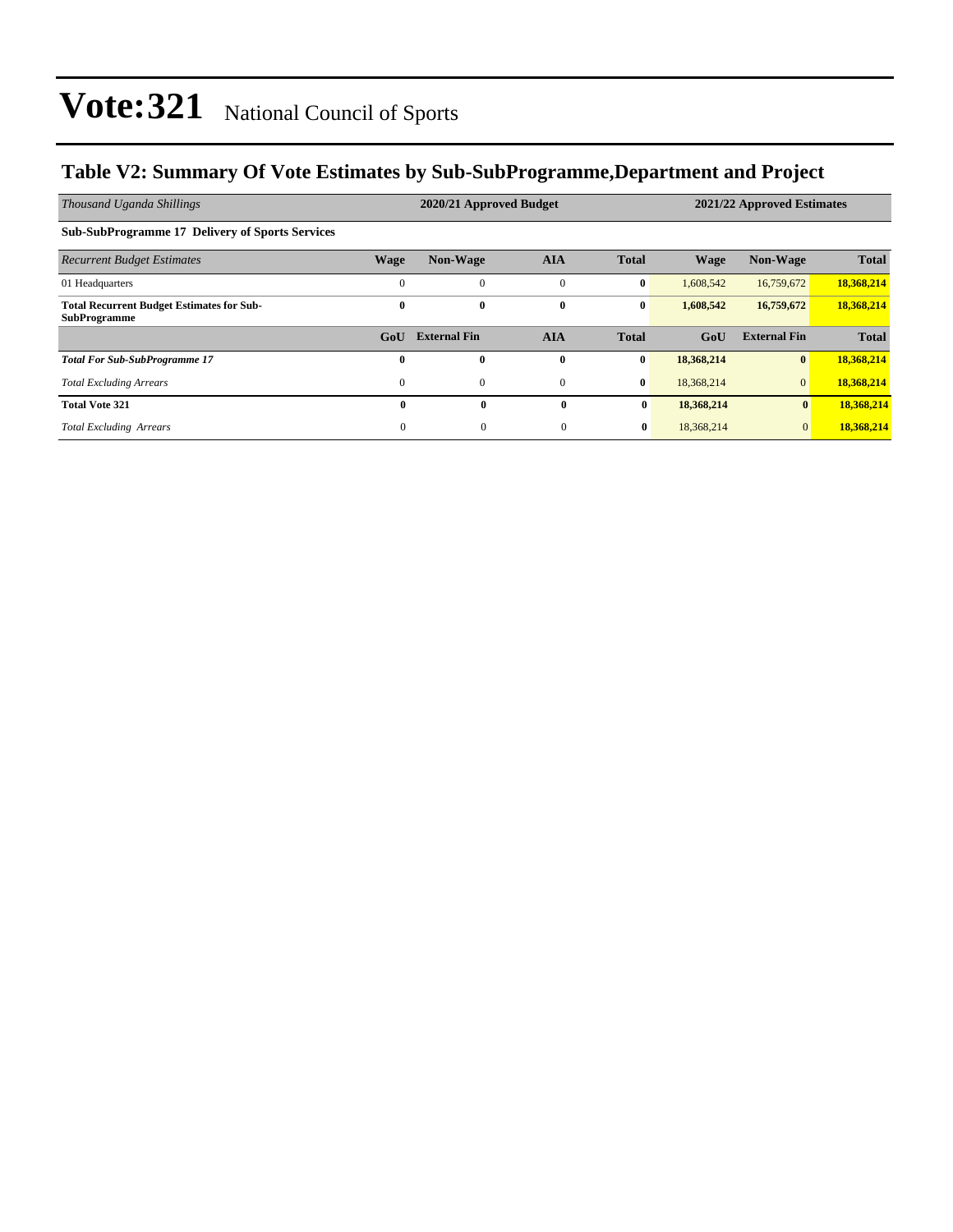### **Table V3: Summary Vote Estimates by Item**

| Thousand Uganda Shillings                                   |          | 2020/21 Approved Budget |                  |                  | 2021/22 Approved Estimates |                     |              |  |
|-------------------------------------------------------------|----------|-------------------------|------------------|------------------|----------------------------|---------------------|--------------|--|
|                                                             | GoU      | <b>External Fin</b>     | AIA              | <b>Total</b>     | GoU                        | <b>External Fin</b> | <b>Total</b> |  |
| <b>Employees, Goods and Services (Outputs Provided)</b>     | $\bf{0}$ | $\bf{0}$                | $\bf{0}$         | $\bf{0}$         | 4,936,945                  | $\bf{0}$            | 4,936,945    |  |
| 211102 Contract Staff Salaries                              | 0        | $\bf{0}$                | $\bf{0}$         | 0                | 1,608,542                  | $\bf{0}$            | 1,608,542    |  |
| 211103 Allowances (Inc. Casuals, Temporary)                 | 0        | $\bf{0}$                | $\bf{0}$         | 0                | 215,000                    | $\bf{0}$            | 215,000      |  |
| 212101 Social Security Contributions                        | 0        | 0                       | $\bf{0}$         | 0                | 160,437                    | $\bf{0}$            | 160,437      |  |
| 213001 Medical expenses (To employees)                      | 0        | $\bf{0}$                | $\bf{0}$         | $\bf{0}$         | 100,000                    | $\bf{0}$            | 100,000      |  |
| 213002 Incapacity, death benefits and funeral expenses      | 0        | $\bf{0}$                | $\bf{0}$         | 0                | 40,000                     | $\bf{0}$            | 40,000       |  |
| 213003 Retrenchment costs                                   | 0        | 0                       | $\bf{0}$         | 0                | 5,000                      | $\bf{0}$            | 5,000        |  |
| 213004 Gratuity Expenses                                    | 0        | $\bf{0}$                | 0                | 0                | 402,135                    | $\bf{0}$            | 402,135      |  |
| 221001 Advertising and Public Relations                     | 0        | 0                       | $\bf{0}$         | 0                | 47,000                     | $\bf{0}$            | 47,000       |  |
| 221002 Workshops and Seminars                               | 0        | $\bf{0}$                | 0                | $\bf{0}$         | 156,000                    | $\bf{0}$            | 156,000      |  |
| 221003 Staff Training                                       | 0        | $\bf{0}$                | $\bf{0}$         | 0                | 167,000                    | $\bf{0}$            | 167,000      |  |
| 221004 Recruitment Expenses                                 | 0        | 0                       | $\bf{0}$         | 0                | 5,000                      | $\bf{0}$            | 5,000        |  |
| 221005 Hire of Venue (chairs, projector, etc)               | 0        | $\bf{0}$                | 0                | $\bf{0}$         | 5,000                      | $\bf{0}$            | 5,000        |  |
| 221006 Commissions and related charges                      | 0        | 0                       | $\bf{0}$         | 0                | 36,000                     | $\bf{0}$            | 36,000       |  |
| 221007 Books, Periodicals & Newspapers                      | 0        | $\bf{0}$                | $\bf{0}$         | $\bf{0}$         | 8,280                      | $\bf{0}$            | 8,280        |  |
| 221008 Computer supplies and Information Technology<br>(TT) | 0        | $\bf{0}$                | $\bf{0}$         | 0                | 30,000                     | $\bf{0}$            | 30,000       |  |
| 221009 Welfare and Entertainment                            | 0        | $\bf{0}$                | $\bf{0}$         | $\bf{0}$         | 101,040                    | $\bf{0}$            | 101,040      |  |
| 221010 Special Meals and Drinks                             | 0        | $\bf{0}$                | $\bf{0}$         | $\bf{0}$         | 52,800                     | $\bf{0}$            | 52,800       |  |
| 221011 Printing, Stationery, Photocopying and Binding       | $\bf{0}$ | $\bf{0}$                | $\bf{0}$         | $\bf{0}$         | 130,000                    | $\bf{0}$            | 130,000      |  |
| 221012 Small Office Equipment                               | 0        | 0                       | 0                | 0                | 5,000                      | $\bf{0}$            | 5,000        |  |
| 221016 IFMS Recurrent costs                                 | 0        | 0                       | 0                | 0                | 10,019                     | $\bf{0}$            | 10,019       |  |
| 221017 Subscriptions                                        | 0        | $\bf{0}$                | 0                | $\bf{0}$         | 30,000                     | $\bf{0}$            | 30,000       |  |
| 222001 Telecommunications                                   | 0        | $\bf{0}$                | $\bf{0}$         | 0                | 42,000                     | $\bf{0}$            | 42,000       |  |
| 222002 Postage and Courier                                  | 0        | $\bf{0}$                | $\bf{0}$         | 0                | 5,000                      | $\bf{0}$            | 5,000        |  |
| 223001 Property Expenses                                    | 0        | 0                       | 0                | 0                | 23,804                     | $\bf{0}$            | 23,804       |  |
| 223004 Guard and Security services                          | 0        | 0                       | $\bf{0}$         | 0                | 55,000                     | $\bf{0}$            | 55,000       |  |
| 223005 Electricity                                          | 0        | 0                       | $\bf{0}$         | 0                | 55,500                     | $\bf{0}$            | 55,500       |  |
| 223006 Water                                                | 0        | $\bf{0}$                | $\bf{0}$         | 0                | 46,500                     | $\bf{0}$            | 46,500       |  |
| 223007 Other Utilities- (fuel, gas, firewood, charcoal)     |          | 0                       | $\bf{0}$         | 0                | 5,000                      | $\bf{0}$            | 5,000        |  |
| 224004 Cleaning and Sanitation                              |          | $\bf{0}$                |                  | 0                | 10,800                     | $\bf{0}$            | 10,800       |  |
| 224005 Uniforms, Beddings and Protective Gear               | 0        | 0                       | 0                | 0                | 18,950                     | $\bf{0}$            | 18,950       |  |
| 225001 Consultancy Services- Short term                     | 0        | $\bf{0}$                | $\bf{0}$         | 0                | 100,000                    | $\bf{0}$            | 100,000      |  |
| 225002 Consultancy Services-Long-term                       | 0        | 0                       | $\bf{0}$         | 0                | 250,000                    | $\bf{0}$            | 250,000      |  |
| 225003 Taxes on (Professional) Services                     | 0        | 0                       | $\bf{0}$         | 0                | 23,000                     | $\bf{0}$            | 23,000       |  |
| 226001 Insurances                                           | 0        | 0                       | 0                | 0                | 25,800                     | $\bf{0}$            | 25,800       |  |
| 226002 Licenses                                             | 0        | 0                       | 0                | 0                | 12,500                     | $\bf{0}$            | 12,500       |  |
| 227001 Travel inland                                        | 0        | 0                       | $\bf{0}$         | 0                | 404,323                    | $\bf{0}$            | 404,323      |  |
| 227002 Travel abroad                                        | 0        | 0                       | $\bf{0}$         | 0                | 100,015                    | $\bf{0}$            | 100,015      |  |
| 227003 Carriage, Haulage, Freight and transport hire        | 0        | 0                       | $\bf{0}$         | 0                | 20,000                     | $\bf{0}$            | 20,000       |  |
| 227004 Fuel, Lubricants and Oils                            | 0        | 0                       | 0                | 0                | 86,000                     | $\bf{0}$            | 86,000       |  |
| 228001 Maintenance - Civil                                  | 0        | $\bf{0}$                | $\boldsymbol{0}$ | $\boldsymbol{0}$ | 150,000                    | $\bf{0}$            | 150,000      |  |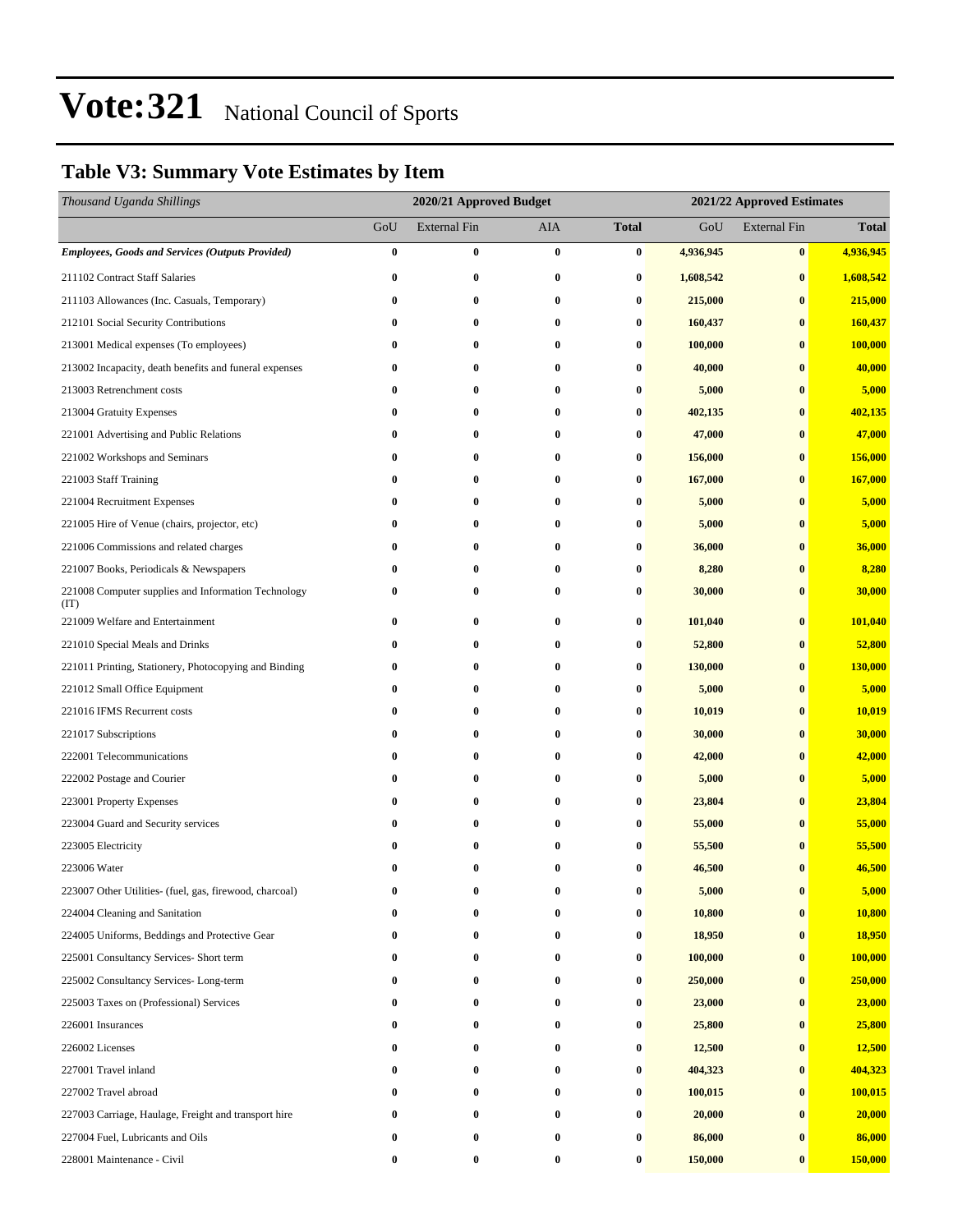| 228002 Maintenance - Vehicles                            | 0            | $\mathbf{0}$ | $\mathbf{0}$ | $\bf{0}$     | 35,000     | $\mathbf{0}$ | 35,000     |
|----------------------------------------------------------|--------------|--------------|--------------|--------------|------------|--------------|------------|
| 228003 Maintenance – Machinery, Equipment &<br>Furniture | $\mathbf{0}$ | $\mathbf{0}$ | $\mathbf{0}$ | $\mathbf{0}$ | 10,000     | $\mathbf{0}$ | 10,000     |
| 228004 Maintenance – Other                               | $\bf{0}$     | $\bf{0}$     | $\mathbf{0}$ | $\bf{0}$     | 5,000      | $\mathbf{0}$ | 5,000      |
| 282101 Donations                                         | $\mathbf{0}$ | $\bf{0}$     | $\mathbf{0}$ | $\bf{0}$     | 130,000    | $\bf{0}$     | 130,000    |
| 282102 Fines and Penalties/ Court wards                  | $\bf{0}$     | $\bf{0}$     | $\mathbf{0}$ | $\bf{0}$     | 5,000      | $\bf{0}$     | 5,000      |
| 282103 Scholarships and related costs                    | $\bf{0}$     | $\bf{0}$     | $\mathbf{0}$ | $\bf{0}$     | 3,500      | $\bf{0}$     | 3,500      |
| <b>Grants, Transfers and Subsides (Outputs Funded)</b>   | $\bf{0}$     | $\mathbf{0}$ | $\bf{0}$     | $\bf{0}$     | 13,431,269 | $\mathbf{0}$ | 13,431,269 |
| 263106 Other Current grants (Current)                    | $\mathbf{0}$ | $\bf{0}$     | $\mathbf{0}$ | $\bf{0}$     | 13,431,269 | $\bf{0}$     | 13,431,269 |
| <b>Grand Total Vote 321</b>                              | $\mathbf{0}$ | $\bf{0}$     | $\mathbf{0}$ | $\bf{0}$     | 18,368,214 | $\bf{0}$     | 18,368,214 |
| <b>Total Excluding Arrears</b>                           | $\theta$     | $\mathbf{0}$ | $\Omega$     | $\bf{0}$     | 18,368,214 | $\mathbf{0}$ | 18,368,214 |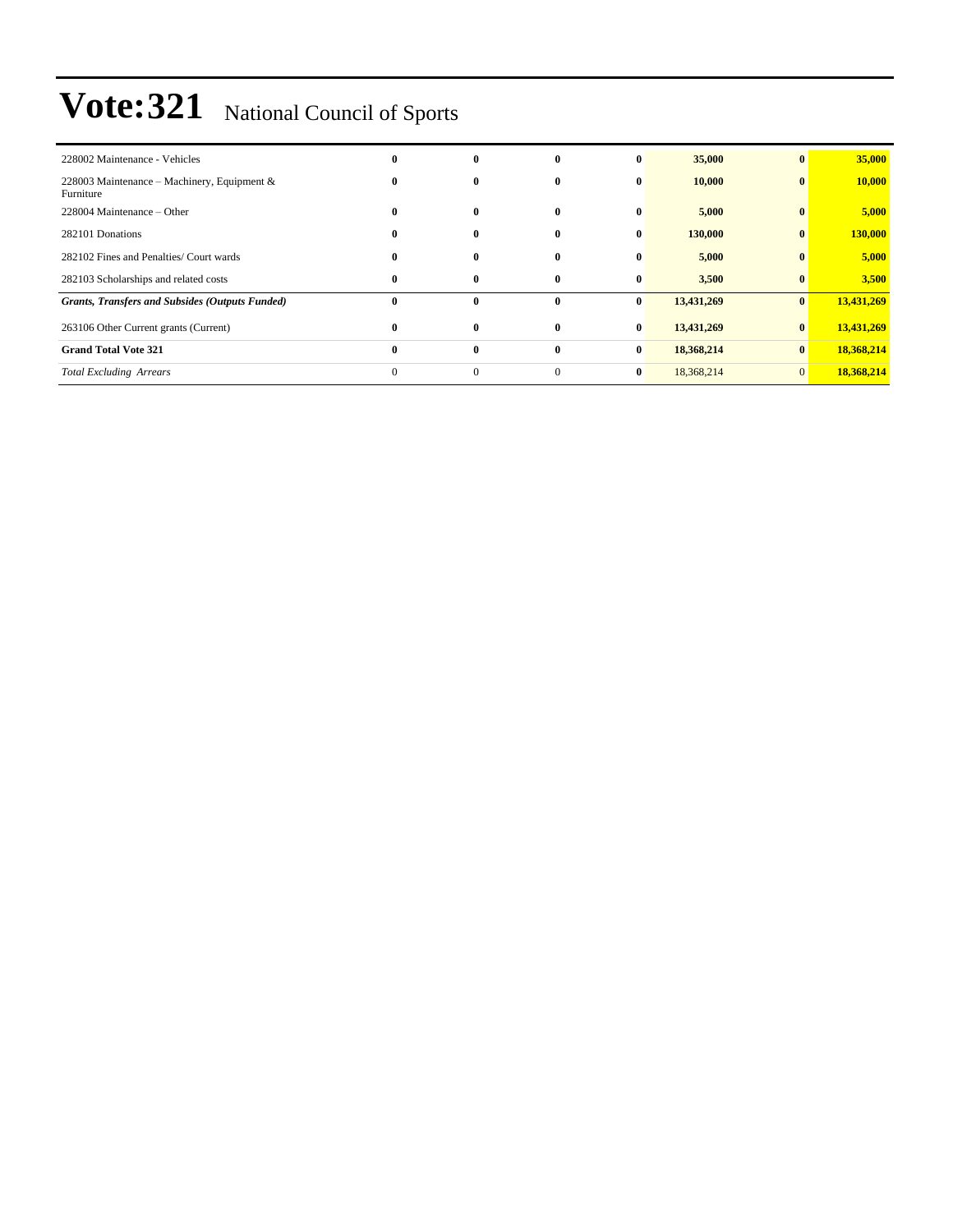#### **Table V4: Detailed Estimates by Sub-SubProgramme, Department,Project and Budget Output and Item**

#### *Sub-SubProgrammme 17 Delivery of Sports Services*

*Recurrent Budget Estimates*

| <b>Department 01 Headquarters</b>                                                   |                         |                  |                  |              |                            |              |              |  |
|-------------------------------------------------------------------------------------|-------------------------|------------------|------------------|--------------|----------------------------|--------------|--------------|--|
| Thousand Uganda Shillings                                                           | 2020/21 Approved Budget |                  |                  |              | 2021/22 Approved Estimates |              |              |  |
| <b>Outputs Provided</b>                                                             | Wage                    | Non Wage         | AIA              | <b>Total</b> | Wage                       | Non Wage     | <b>Total</b> |  |
| <b>Budget Output 071701 Talent Identification, Sports Promotion and Development</b> |                         |                  |                  |              |                            |              |              |  |
| 221002 Workshops and Seminars                                                       | $\boldsymbol{0}$        | $\boldsymbol{0}$ | $\boldsymbol{0}$ | $\bf{0}$     | $\mathbf{0}$               | 80,000       | 80,000       |  |
| 221003 Staff Training                                                               | $\boldsymbol{0}$        | $\boldsymbol{0}$ | $\boldsymbol{0}$ | $\bf{0}$     | $\mathbf{0}$               | 20,000       | 20,000       |  |
| 282101 Donations                                                                    | $\boldsymbol{0}$        | $\boldsymbol{0}$ | $\boldsymbol{0}$ | $\bf{0}$     | $\mathbf{0}$               | 130,000      | 130,000      |  |
| <b>Total Cost of Budget Output 01</b>                                               | 0                       | 0                | 0                | 0            | $\boldsymbol{\theta}$      | 230,000      | 230,000      |  |
| <b>Budget Output 071702 Management Oversight for Sports Development</b>             |                         |                  |                  |              |                            |              |              |  |
| 221001 Advertising and Public Relations                                             | $\boldsymbol{0}$        | $\boldsymbol{0}$ | $\boldsymbol{0}$ | $\bf{0}$     | $\mathbf{0}$               | 3,000        | 3,000        |  |
| 221003 Staff Training                                                               | $\boldsymbol{0}$        | $\boldsymbol{0}$ | $\boldsymbol{0}$ | $\bf{0}$     | $\mathbf{0}$               | 80,000       | 80,000       |  |
| 227001 Travel inland                                                                | $\boldsymbol{0}$        | $\boldsymbol{0}$ | $\boldsymbol{0}$ | $\bf{0}$     | $\mathbf{0}$               | 242,000      | 242,000      |  |
| <b>Total Cost of Budget Output 02</b>                                               | $\pmb{\theta}$          | 0                | 0                | 0            | $\pmb{\theta}$             | 325,000      | 325,000      |  |
| <b>Budget Output 071704 Membership to International Sports Bodies</b>               |                         |                  |                  |              |                            |              |              |  |
| 221017 Subscriptions                                                                | $\boldsymbol{0}$        | $\boldsymbol{0}$ | $\mathbf{0}$     | $\bf{0}$     | $\mathbf{0}$               | 30,000       | 30,000       |  |
| <b>Total Cost of Budget Output 04</b>                                               | $\pmb{\theta}$          | 0                | 0                | 0            | $\boldsymbol{\theta}$      | 30,000       | 30,000       |  |
| Budget Output 071705 Finance, Planning and Administration                           |                         |                  |                  |              |                            |              |              |  |
| 211102 Contract Staff Salaries                                                      | $\boldsymbol{0}$        | $\boldsymbol{0}$ | $\boldsymbol{0}$ | $\bf{0}$     | 1,608,542                  | $\mathbf{0}$ | 1,608,542    |  |
| 211103 Allowances (Inc. Casuals, Temporary)                                         | $\boldsymbol{0}$        | $\boldsymbol{0}$ | $\boldsymbol{0}$ | $\bf{0}$     | $\boldsymbol{0}$           | 215,000      | 215,000      |  |
| 212101 Social Security Contributions                                                | $\boldsymbol{0}$        | $\boldsymbol{0}$ | $\boldsymbol{0}$ | $\bf{0}$     | $\boldsymbol{0}$           | 160,437      | 160,437      |  |
| 213001 Medical expenses (To employees)                                              | $\boldsymbol{0}$        | $\boldsymbol{0}$ | $\mathbf{0}$     | $\bf{0}$     | $\boldsymbol{0}$           | 100,000      | 100,000      |  |
| 213002 Incapacity, death benefits and funeral expenses                              | $\boldsymbol{0}$        | $\boldsymbol{0}$ | $\boldsymbol{0}$ | $\bf{0}$     | $\mathbf{0}$               | 40,000       | 40,000       |  |
| 213003 Retrenchment costs                                                           | $\boldsymbol{0}$        | $\boldsymbol{0}$ | $\mathbf{0}$     | $\bf{0}$     | $\boldsymbol{0}$           | 5,000        | 5,000        |  |
| 213004 Gratuity Expenses                                                            | $\boldsymbol{0}$        | $\boldsymbol{0}$ | $\boldsymbol{0}$ | $\bf{0}$     | $\mathbf{0}$               | 402,135      | 402,135      |  |
| 221001 Advertising and Public Relations                                             | $\boldsymbol{0}$        | $\boldsymbol{0}$ | $\boldsymbol{0}$ | $\bf{0}$     | $\boldsymbol{0}$           | 44,000       | 44,000       |  |
| 221002 Workshops and Seminars                                                       | $\boldsymbol{0}$        | $\boldsymbol{0}$ | $\mathbf{0}$     | $\bf{0}$     | $\boldsymbol{0}$           | 76,000       | 76,000       |  |
| 221003 Staff Training                                                               | $\boldsymbol{0}$        | $\boldsymbol{0}$ | $\boldsymbol{0}$ | $\bf{0}$     | $\boldsymbol{0}$           | 67,000       | 67,000       |  |
| 221004 Recruitment Expenses                                                         | $\boldsymbol{0}$        | $\boldsymbol{0}$ | $\boldsymbol{0}$ | $\bf{0}$     | $\mathbf{0}$               | 5,000        | 5,000        |  |
| 221005 Hire of Venue (chairs, projector, etc)                                       | $\boldsymbol{0}$        | $\boldsymbol{0}$ | $\boldsymbol{0}$ | $\bf{0}$     | $\mathbf{0}$               | 5,000        | 5,000        |  |
| 221006 Commissions and related charges                                              | $\mathbf{0}$            | $\mathbf{0}$     | $\mathbf{0}$     | $\bf{0}$     | $\boldsymbol{0}$           | 36,000       | 36,000       |  |
| 221007 Books, Periodicals & Newspapers                                              | $\boldsymbol{0}$        | $\boldsymbol{0}$ | $\mathbf{0}$     | $\bf{0}$     | $\mathbf{0}$               | 8,280        | 8,280        |  |
| 221008 Computer supplies and Information Technology (IT)                            | $\mathbf{0}$            | $\boldsymbol{0}$ | $\boldsymbol{0}$ | $\bf{0}$     | $\mathbf{0}$               | 30,000       | 30,000       |  |
| 221009 Welfare and Entertainment                                                    | $\boldsymbol{0}$        | $\boldsymbol{0}$ | $\boldsymbol{0}$ | $\bf{0}$     | $\boldsymbol{0}$           | 101,040      | 101,040      |  |
| 221010 Special Meals and Drinks                                                     | $\boldsymbol{0}$        | $\boldsymbol{0}$ | $\boldsymbol{0}$ | $\bf{0}$     | $\mathbf{0}$               | 52,800       | 52,800       |  |
| 221011 Printing, Stationery, Photocopying and Binding                               | $\boldsymbol{0}$        | $\boldsymbol{0}$ | $\boldsymbol{0}$ | $\bf{0}$     | $\boldsymbol{0}$           | 130,000      | 130,000      |  |
| 221012 Small Office Equipment                                                       | $\boldsymbol{0}$        | $\boldsymbol{0}$ | $\mathbf{0}$     | $\bf{0}$     | $\mathbf{0}$               | 5,000        | 5,000        |  |
| 221016 IFMS Recurrent costs                                                         | $\mathbf{0}$            | $\boldsymbol{0}$ | $\boldsymbol{0}$ | $\bf{0}$     | $\mathbf{0}$               | 10,019       | 10,019       |  |
| 222001 Telecommunications                                                           | $\boldsymbol{0}$        | $\boldsymbol{0}$ | $\boldsymbol{0}$ | $\bf{0}$     | $\boldsymbol{0}$           | 42,000       | 42,000       |  |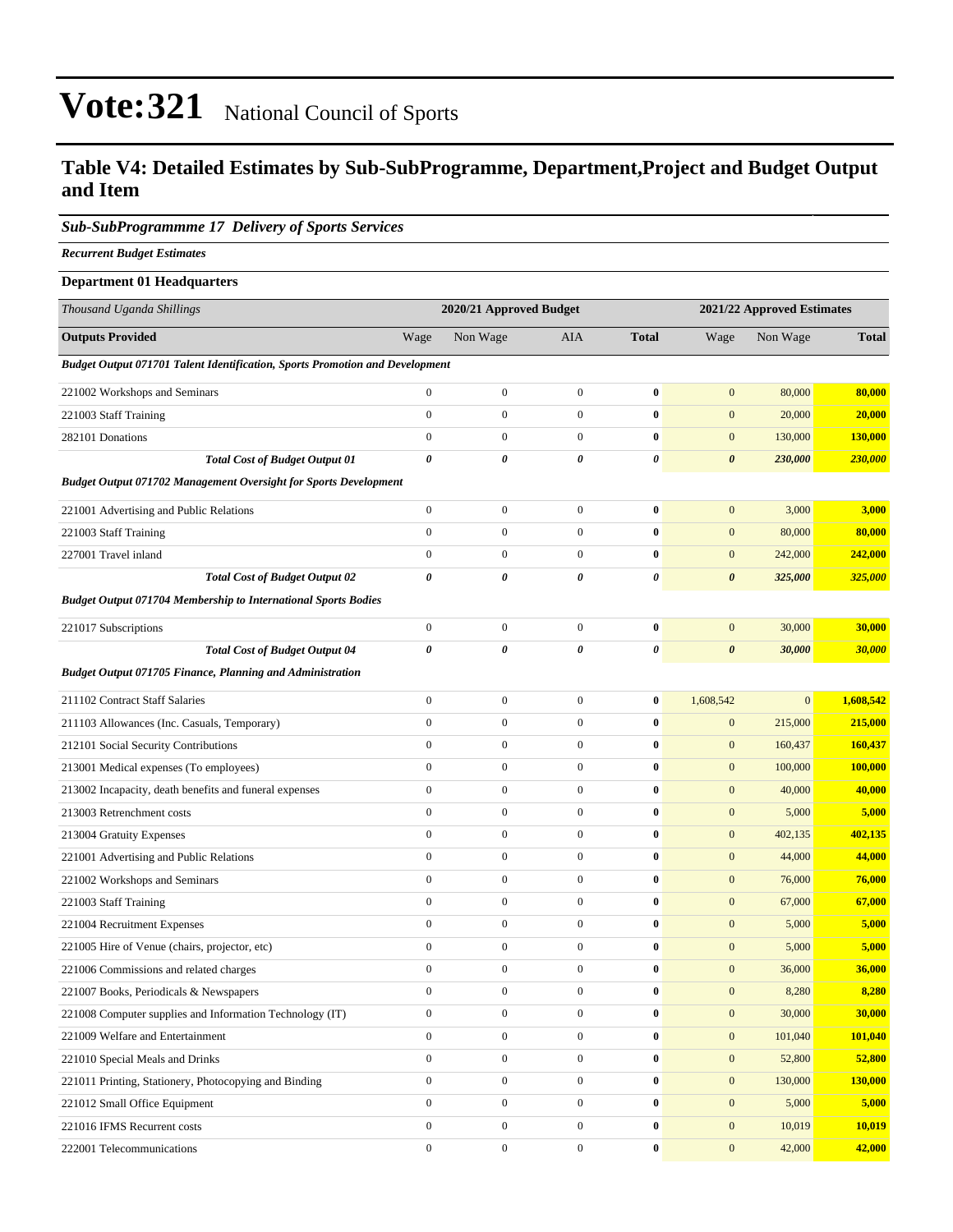| 222002 Postage and Courier                                                                                                                                                                                                                  | $\boldsymbol{0}$      | $\boldsymbol{0}$          | $\mathbf{0}$          | $\bf{0}$              | $\mathbf{0}$          | 5,000      | 5,000        |
|---------------------------------------------------------------------------------------------------------------------------------------------------------------------------------------------------------------------------------------------|-----------------------|---------------------------|-----------------------|-----------------------|-----------------------|------------|--------------|
| 223001 Property Expenses                                                                                                                                                                                                                    | $\mathbf{0}$          | $\boldsymbol{0}$          | $\overline{0}$        | $\bf{0}$              | $\mathbf{0}$          | 23,804     | 23,804       |
| 223004 Guard and Security services                                                                                                                                                                                                          | $\mathbf{0}$          | $\boldsymbol{0}$          | $\overline{0}$        | $\bf{0}$              | $\boldsymbol{0}$      | 55,000     | 55,000       |
| 223005 Electricity                                                                                                                                                                                                                          | $\mathbf{0}$          | $\boldsymbol{0}$          | $\boldsymbol{0}$      | $\bf{0}$              | $\boldsymbol{0}$      | 55,500     | 55,500       |
| 223006 Water                                                                                                                                                                                                                                | $\mathbf{0}$          | $\boldsymbol{0}$          | $\boldsymbol{0}$      | $\bf{0}$              | $\boldsymbol{0}$      | 46,500     | 46,500       |
| 223007 Other Utilities- (fuel, gas, firewood, charcoal)                                                                                                                                                                                     | $\mathbf{0}$          | $\boldsymbol{0}$          | $\overline{0}$        | $\bf{0}$              | $\boldsymbol{0}$      | 5,000      | 5,000        |
| 224004 Cleaning and Sanitation                                                                                                                                                                                                              | $\mathbf{0}$          | $\boldsymbol{0}$          | $\mathbf{0}$          | $\bf{0}$              | $\mathbf{0}$          | 10,800     | 10,800       |
| 224005 Uniforms, Beddings and Protective Gear                                                                                                                                                                                               | $\mathbf{0}$          | $\boldsymbol{0}$          | $\overline{0}$        | $\bf{0}$              | $\boldsymbol{0}$      | 18,950     | 18,950       |
| 225001 Consultancy Services- Short term                                                                                                                                                                                                     | $\mathbf{0}$          | $\boldsymbol{0}$          | $\boldsymbol{0}$      | $\bf{0}$              | $\mathbf{0}$          | 100,000    | 100,000      |
| 225002 Consultancy Services-Long-term                                                                                                                                                                                                       | $\mathbf{0}$          | $\boldsymbol{0}$          | $\boldsymbol{0}$      | $\bf{0}$              | $\mathbf{0}$          | 250,000    | 250,000      |
| 225003 Taxes on (Professional) Services                                                                                                                                                                                                     | $\mathbf{0}$          | $\boldsymbol{0}$          | $\overline{0}$        | $\bf{0}$              | $\mathbf{0}$          | 23,000     | 23,000       |
| 226001 Insurances                                                                                                                                                                                                                           | $\mathbf{0}$          | $\boldsymbol{0}$          | $\mathbf{0}$          | $\bf{0}$              | $\mathbf{0}$          | 25,800     | 25,800       |
| 226002 Licenses                                                                                                                                                                                                                             | $\mathbf{0}$          | $\boldsymbol{0}$          | $\overline{0}$        | $\bf{0}$              | $\boldsymbol{0}$      | 12,500     | 12,500       |
| 227001 Travel inland                                                                                                                                                                                                                        | $\mathbf{0}$          | $\boldsymbol{0}$          | $\mathbf{0}$          | $\bf{0}$              | $\mathbf{0}$          | 162,323    | 162,323      |
| 227002 Travel abroad                                                                                                                                                                                                                        | $\mathbf{0}$          | $\boldsymbol{0}$          | $\boldsymbol{0}$      | $\bf{0}$              | $\mathbf{0}$          | 100,015    | 100,015      |
| 227003 Carriage, Haulage, Freight and transport hire                                                                                                                                                                                        | $\boldsymbol{0}$      | $\boldsymbol{0}$          | $\overline{0}$        | $\bf{0}$              | $\mathbf{0}$          | 20,000     | 20,000       |
| 227004 Fuel, Lubricants and Oils                                                                                                                                                                                                            | $\mathbf{0}$          | $\boldsymbol{0}$          | $\overline{0}$        | $\bf{0}$              | $\mathbf{0}$          | 86,000     | 86,000       |
| 228001 Maintenance - Civil                                                                                                                                                                                                                  | $\mathbf{0}$          | $\boldsymbol{0}$          | $\overline{0}$        | $\bf{0}$              | $\boldsymbol{0}$      | 150,000    | 150,000      |
| 228002 Maintenance - Vehicles                                                                                                                                                                                                               | $\mathbf{0}$          | $\boldsymbol{0}$          | $\mathbf{0}$          | $\bf{0}$              | $\boldsymbol{0}$      | 35,000     | 35,000       |
| 228003 Maintenance - Machinery, Equipment & Furniture                                                                                                                                                                                       | $\mathbf{0}$          | $\boldsymbol{0}$          | $\boldsymbol{0}$      | $\bf{0}$              | $\mathbf{0}$          | 10,000     | 10,000       |
| 228004 Maintenance – Other                                                                                                                                                                                                                  | $\mathbf{0}$          | $\boldsymbol{0}$          | $\overline{0}$        | $\bf{0}$              | $\mathbf{0}$          | 5,000      | 5,000        |
| 282102 Fines and Penalties/ Court wards                                                                                                                                                                                                     | $\mathbf{0}$          | $\boldsymbol{0}$          | $\overline{0}$        | $\bf{0}$              | $\boldsymbol{0}$      | 5,000      | 5,000        |
| 282103 Scholarships and related costs                                                                                                                                                                                                       | $\mathbf{0}$          | $\boldsymbol{0}$          | $\overline{0}$        | $\bf{0}$              | $\mathbf{0}$          | 3,500      | 3,500        |
| <b>Total Cost of Budget Output 05</b>                                                                                                                                                                                                       | $\boldsymbol{\theta}$ | 0                         | 0                     | $\boldsymbol{\theta}$ | 1,608,542             | 2,743,403  | 4,351,945    |
| <b>Total Cost Of Outputs Provided</b>                                                                                                                                                                                                       | $\bf{0}$              | $\bf{0}$                  | $\bf{0}$              | $\bf{0}$              | 1,608,542             | 3,328,403  | 4,936,945    |
| <b>Outputs Funded</b>                                                                                                                                                                                                                       | Wage                  | Non Wage                  | AIA                   | <b>Total</b>          | Wage                  | Non Wage   | <b>Total</b> |
| <b>Budget Output 071751 Support to National Sports Associations</b>                                                                                                                                                                         |                       |                           |                       |                       |                       |            |              |
| 263106 Other Current grants (Current)                                                                                                                                                                                                       | $\boldsymbol{0}$      | $\boldsymbol{0}$          | $\overline{0}$        | $\bf{0}$              | $\mathbf{0}$          | 13,431,269 | 13,431,269   |
| o/w Federation of Uganda Football Association (FUFA)                                                                                                                                                                                        | $\theta$              | 0                         | $\theta$              | $\bf{0}$              | $\boldsymbol{\theta}$ | 10,000,000 | 10,000,000   |
| o/w Other 50 National Sports Associations                                                                                                                                                                                                   | $\theta$              | 0                         | 0                     | $\bf{0}$              | $\boldsymbol{\theta}$ | 1,431,284  | 1,431,284    |
| o/w Support National Teams for Preparation and<br>Participation in International Championships/Tournaments<br>when they qualify.                                                                                                            | 0                     | 0                         | 0                     | $\bf{0}$              | $\boldsymbol{\theta}$ | 361,212    | 361,212      |
| o/w Support to Major critical International Championships<br>(Global/Continental) - Team Uganda (Commonwealth Games,<br>Olympic Games, All Africa Games, East Africa Community<br>Games and Paralympic Games and Islamic solidarity games). | $\theta$              | $\boldsymbol{\mathit{0}}$ | 0                     | $\bf{0}$              | $\theta$              | 1,638,773  | 1,638,773    |
| <b>Total Cost of Budget Output 51</b>                                                                                                                                                                                                       | $\pmb{\theta}$        | $\pmb{\theta}$            | $\boldsymbol{\theta}$ | 0                     | $\boldsymbol{\theta}$ | 13,431,269 | 13,431,269   |
| <b>Total Cost Of Outputs Funded</b>                                                                                                                                                                                                         | $\bf{0}$              | $\boldsymbol{0}$          | $\bf{0}$              | $\boldsymbol{0}$      | $\bf{0}$              | 13,431,269 | 13,431,269   |
| <b>Total Cost for Department 01</b>                                                                                                                                                                                                         | $\bf{0}$              | $\bf{0}$                  | $\bf{0}$              | $\bf{0}$              | 1,608,542             | 16,759,672 | 18,368,214   |
| <b>Total Excluding Arrears</b>                                                                                                                                                                                                              | $\boldsymbol{0}$      | $\boldsymbol{0}$          | $\boldsymbol{0}$      | $\bf{0}$              | 1,608,542             | 16,759,672 | 18,368,214   |
|                                                                                                                                                                                                                                             |                       |                           |                       |                       |                       |            |              |

|                                           | GoU | <b>External Fin</b> | AIA | <b>Total</b> | GoU        | <b>External Fin</b>  | <b>Total</b> |
|-------------------------------------------|-----|---------------------|-----|--------------|------------|----------------------|--------------|
| <b>Total Cost for Sub-SubProgramme 17</b> |     |                     |     | $\bf{0}$     | 18.368.214 |                      | 18,368,214   |
| <b>Total Excluding Arrears</b>            |     |                     |     | $\mathbf{0}$ | 18.368.214 |                      | 18.368.214   |
|                                           | GoU | <b>External Fin</b> | AIA | <b>Total</b> | GoU        | <b>External Fin.</b> | <b>Total</b> |